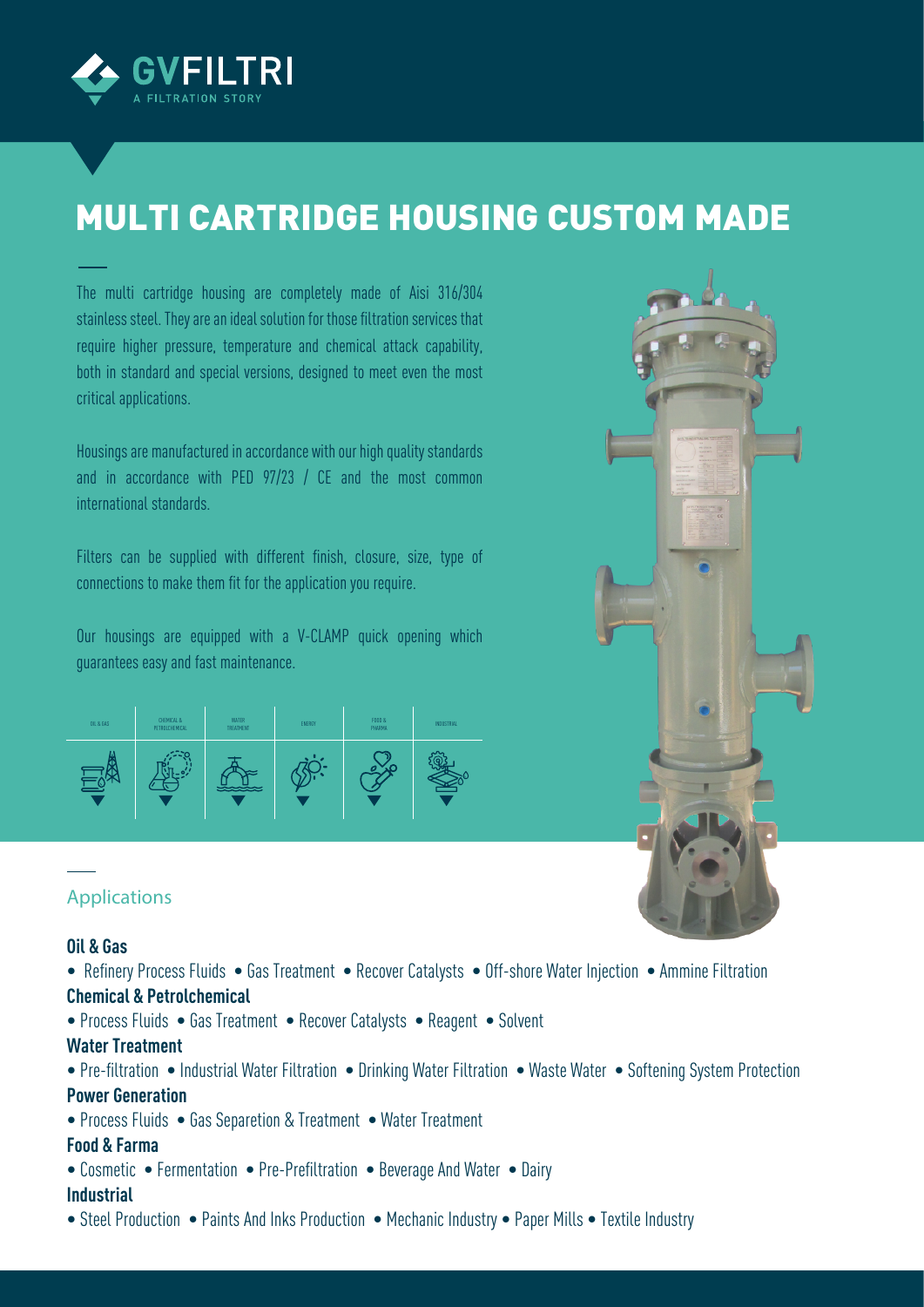### Characteristics:

-Construction materials:

 Carbon steel Stainless steel (other materials available as option)

- Design according to:

 ASME Sect. VIII Div. 1 EN 13445 VSR (other calculation code available as option)

- Suitable for filtration of both liquids and gas Gr. 1 and 2
- Conform to 97/23/CE PED Directive
- Conform to 94/9/CE ATEX Directive
- Available with U-Stamp certification
- Top cover closure:
	- ANSI or EN flanges
	- Swing bolts eye bolts type
	- Swing bolts Rathmann type
	- Quick opening closure
- In/out connections up to 24" (DN 600)
- Suitable for filtering cartridges DOE, cod. 8 style and more.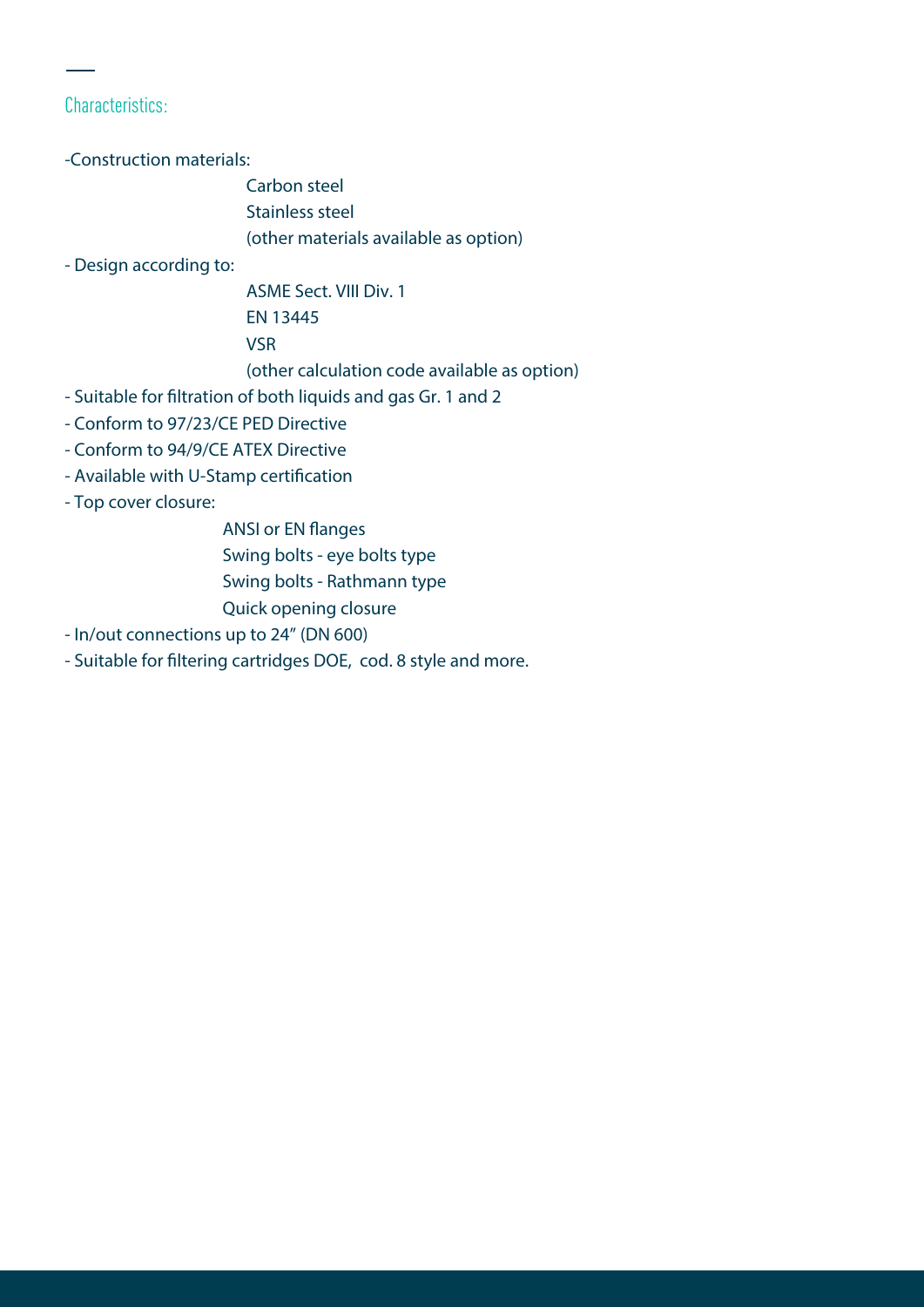# **Dimensions**

| Model         | Dimensions (mm) |      |      |     | in/out | <b>Flow rate</b>  | <b>Cartridges</b> |                         |
|---------------|-----------------|------|------|-----|--------|-------------------|-------------------|-------------------------|
|               | ØA              | B    | C    | D   | E      |                   | $(m^3/h)$         | $Q_{\text{y}} \times H$ |
| <b>MCT034</b> | 168.3           | 460  | 670  | 500 | 820    | 2"                | 20                | $3 \times 40"$          |
| <b>MCT054</b> | 219.1           | 520  | 670  | 500 | 820    | 2"1/2             | 30                | $5 \times 40$ "         |
| <b>MCT074</b> | 273.0           | 600  | 750  | 500 | 820    | 3"                | 40                | $7 \times 40$           |
| <b>MCT104</b> | 323.8           | 620  | 800  | 500 | 850    | $\frac{1}{4}$     | 60                | 10x 40"                 |
| <b>MCT124</b> | 355.6           | 650  | 800  | 500 | 850    | $\frac{1}{4}$     | 70                | 12x40"                  |
| MCT164        | 406.4           | 720  | 825  | 550 | 850    | 6"                | 100               | $16 \times 40$          |
| <b>MCT204</b> | 457.2           | 770  | 850  | 600 | 850    | 6"                | 120               | 20 x 40"                |
| <b>MCT264</b> | 508.0           | 900  | 900  | 650 | 550    | 8"                | 160               | 26 x 40"                |
| <b>MCT334</b> | 558.8           | 950  | 925  | 650 | 850    | 8"                | 200               | 33 x 40"                |
| MCT374        | 609.6           | 1060 | 1000 | 700 | 850    | 10"               | 230               | 37 x 40"                |
| MCT524        | 660.4           | 1100 | 1050 | 750 | 720    | 12"               | 315               | 52x 40"                 |
| MCT564        | 711.2           | 1150 | 1050 | 750 | 720    | 12"               | 340               | 56x40"                  |
| MCT664        | 762.0           | 1300 | 1130 | 750 | 720    | 14"               | 400               | 66 x 40"                |
| <b>MCT744</b> | 812.8           | 1350 | 1130 | 750 | 720    | $\overline{14}$ " | 445               | 74 x 40"                |
| <b>MCT904</b> | 863.6           | 1440 | 1150 | 800 | 720    | $\overline{16}$ " | 540               | 90x 40"                 |
| MCT1084       | 914.4           | 1500 | 1150 | 800 | 720    | $\overline{16}$ " | 650               | 108 x 40"               |
| MCT1244       | 965.2           | 1560 | 1200 | 800 | 720    | $\overline{18}$ " | 745               | 124 x 40"               |
| MCT1534       | 1016.0          | 1610 | 1250 | 850 | 720    | $\overline{18}$ " | 920               | 153 x 40"               |

Suggested flow-rate with clean water. Initial Delta-P 0.1 bar.

For different arrangement, flow-rate and rating contact GV Filtri